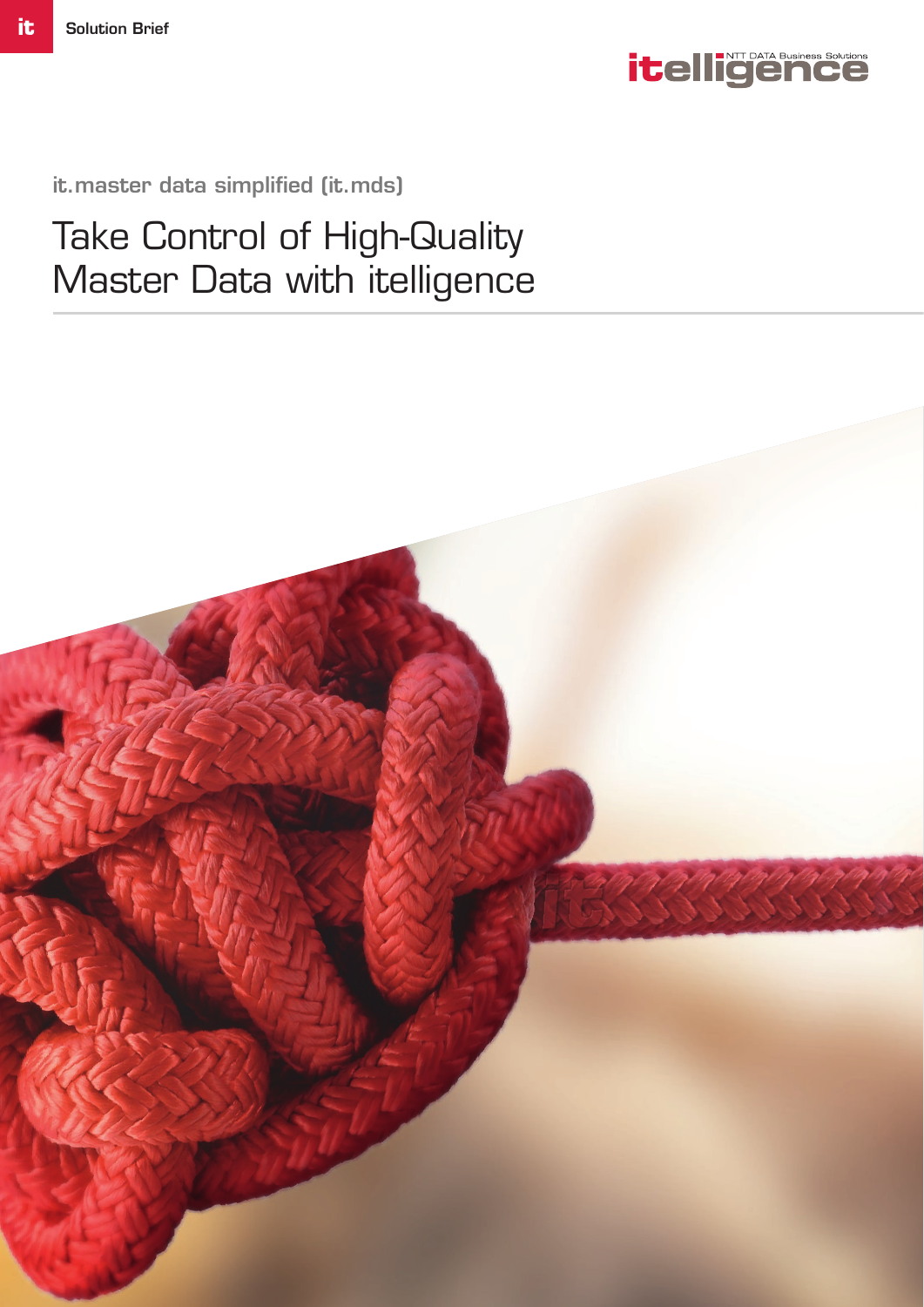it.master data simplified provides the п transparency we need. The improvement in data quality alone gives us a healthy boost in productivity, because we avoid process backtracking and the waste that errors bring.

LOGSTOR, Denmark



# Proper Master Data with Minimum Effort

# Everybody Needs Master Data – but Nobody Wants to Handle Them... Until Now!

## **Synchronized Data – Basis for Efficient Business**

Too often master data rules and procedures are opaque, leading to unstructured, complex data distribution and consolidation. Data maintenance frequently lacks ownership or is reliant on key employees. Unfortunately poor master data quality leads to costly error-prone processes and reporting. For example, one survey of global business and information technology (IT) executives found that data-related problems cost the majority of companies more than \$5 million annually.\*

Master data lives its own life in the SAP system and, in general, decisions and processes based on unsynchronized data in the SAP system mean more risk, more waste and more dissatisfaction for customers. As long as data is found in isolated silos, it will develop differently, causing conflict with other "siloed" data.

#### **Just Keep It Simple with it.mds**

While SAP offers a flexible data model, companies struggle with master data maintenance. We addressed potential gaps with our it.master data simplified (it.mds) solution, providing patented software technologies for rule-based data management. it.mds can run on SAP HANA and supports business processes executed in SAP by proper master data with minimum effort. it.mds simplifies a series of internal working processes by managing, consolidating and harmonizing all master data in a single, central integrated solution.



#### **Meaningful Business Results**

In addition to improving your master data quality, it.mds enables you to reduce by up to 95% manual master data entry. This minimizes the chances of costly human errors and significantly increases cost savings.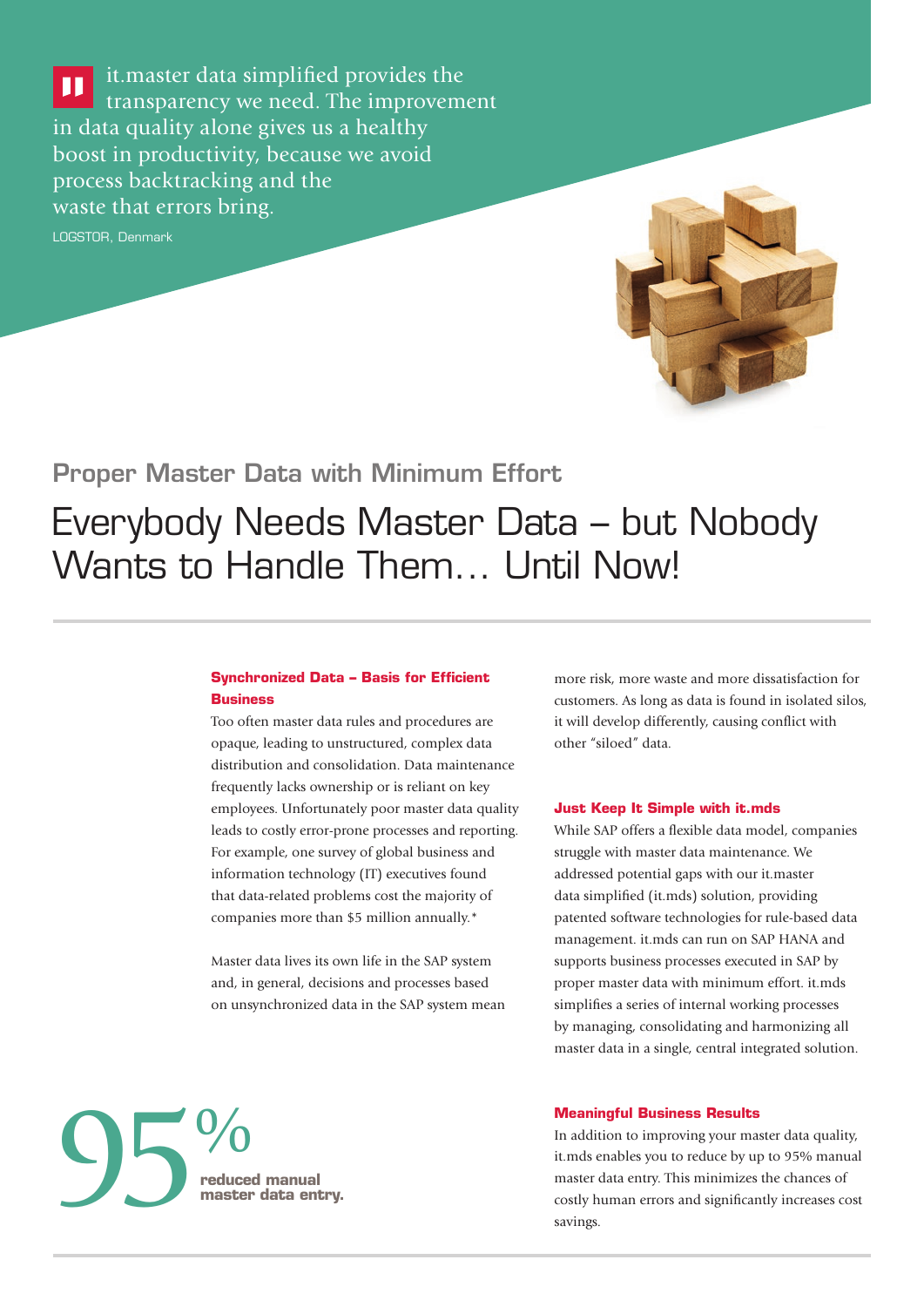## **Creating Value Through Simplified Data Maintenance**



### **it.mds Features Include:**

- Profile definition
- $\blacksquare$  Workflow support
- $\blacksquare$  Streamlined interface
- Easy enterprise terminology building
- n Master data business rule definitions based on business processes (e.g., How do you plan, source, deliver, etc.)
- n Global and local field logic definitions
- $\blacksquare$  Field dependency definitions
- Dependent mandatory fields
- $\blacksquare$  Automated object extension to other locations
- Support for SAP industry solutions
- Dependence between fields across objects
- $\blacksquare$  Designation of values
- $\blacksquare$  Integrated in SAP ECC (from 6.04) no additional hardware required
- $\blacksquare$  Possibility to approve your master data before they enter SAP

## **Additional it.mds Benefits Include:**

- Better governance through business rules and a greater degree of compliance
- Single overview and single truth for your product data
- n Request system-ensured data integrity and discipline
- Guaranteed authorization, localization and automation

it.mds is all about making things simpler  $\mathbf{H}$ and at the same time providing a better overview. With it.mds errors are minimized and quality can be maximized time-effectively.

<sup>–</sup> \*Source: Forbes Insights, in association with SAP,

<sup>&</sup>quot;Managing Information in the Enterprise: Perspectives for Business Leaders", April 2010